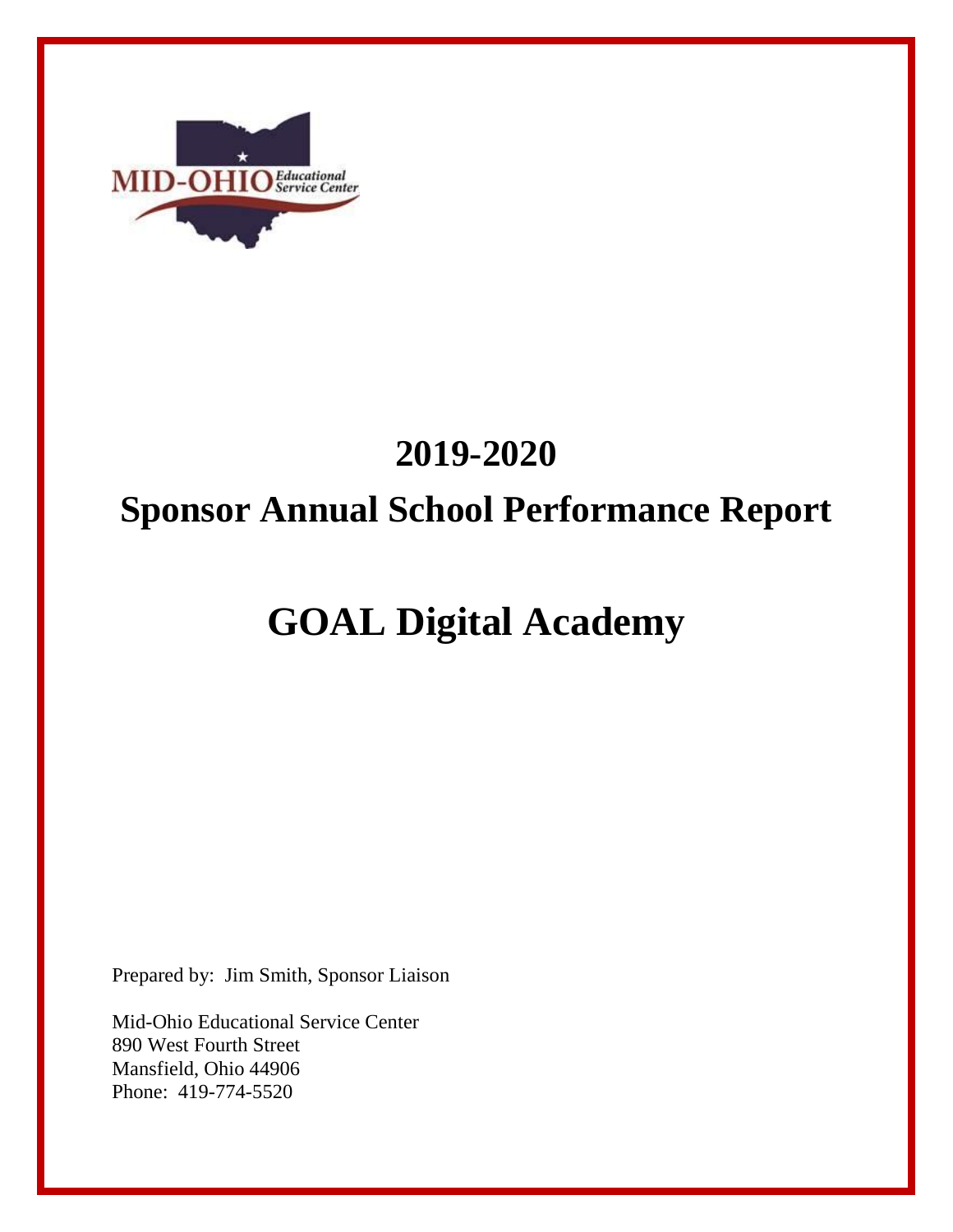

### **GOAL Digital Academy School Sponsor: Mid-Ohio Educational Service Center 2019-2020 Sponsor Annual Report**

### **Description of the School**

GOAL Digital Academy is a public online community school, serving students in grades K-12, with a curriculum written to the Ohio Academic Content Standards. GOAL Digital Academy is a Dropout Prevention and Recovery School (DOPR) designed especially for students who are credit deficient, with the majority of students enrolled between the ages of 16-21.

GOAL Digital Academy takes pride in creating flexible and innovative individual educational plans that support their students as they work to achieve their educational goals.

GOAL Digital Academy offers an array of educational services and programs for its students. Special education services and intervention programs are provided and small resource room hybrid courses are offered for all students who are on an Individualized Educational Program (IEP).

Licensed teachers instruct GOAL Digital Academy's high school students, enabling them to earn an accredited high school diploma. Advanced placement courses and college credit are available. In addition to its standard curriculum, GOAL Digital Academy offers credit flexibility, drop-out prevention and credit recovery programs to its high school students. GOAL Digital Academy provides educational opportunities for students up to 21 years of age, and up to 22 years of age when the student is on an IEP.

Licensed teachers instruct GOAL Digital Academy's middle and elementary students (K-8), while parents provide support from home. GOAL Digital Academy's reading and math intervention programs help elementary and middle school students make multiple-year gains. Teachers act as partners with parents, who work with the students on a daily basis. Tutoring services in GOAL Digital Academy's learning labs are also available for all students.

There are seven physical locations/labs: Cardington, Delaware, Galion, Mansfield, Marion, Mt. Vernon, and Newark.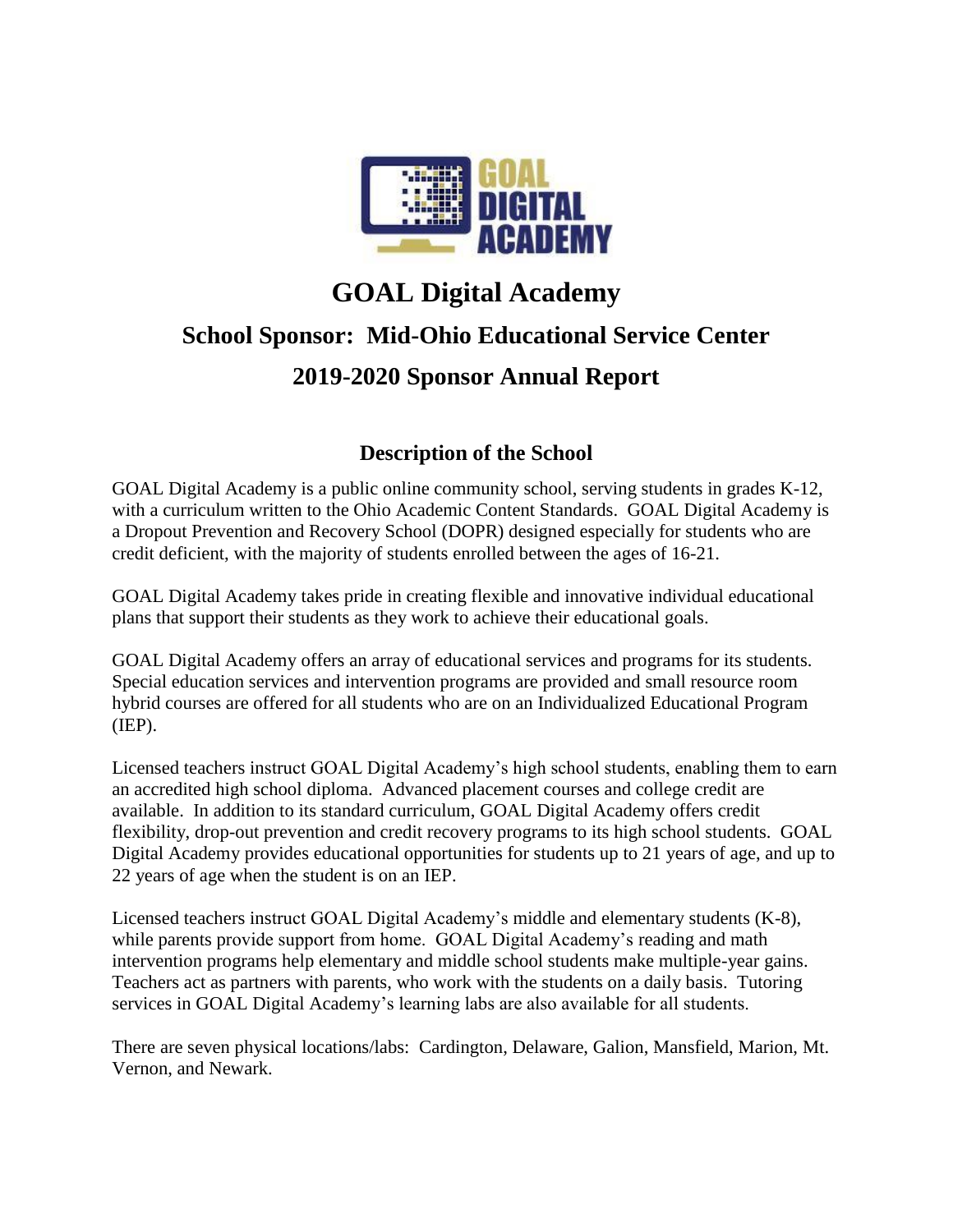#### **Vision and Mission**

GOAL Digital Academy ignites students with the desire to achieve positive accomplishments, explore the world around them, and obtain a quality education.

Please consider this letter the fulfillment of the requirement of sponsors for community schools to submit the Sponsor Annual Report for the 2019-2020 school year.

Mid-Ohio Educational Service Center provides oversight to GOAL Digital Academy as its sponsor.

Mid-Ohio ESC has completed file reviews of the school operations and school compliance relating to statutory and contractual requirements, including the continual updating of information through Epicenter. A representative of Mid-Ohio ESC attends GOAL Digital Academy Governing Board of Directors meetings to disseminate helpful information and to provide technical assistance, as needed.

#### **GOAL Digital Academy (IRN-149047)**

Mid-Ohio ESC has indicated below whether or not GOAL Digital Academy exceeds, meets, or did not meet the expected performance in the areas of Academic Performance, Fiscal Performance, and Organization and Operation. In the area of Legal Compliance, Mid-Ohio ESC is required to provide a rating of meets or did not meet.

Mid-Ohio ESC rates GOAL Digital Academy in these areas as follows:

#### *1. Academic Performance – Not Rated*

As an Ohio community school sponsor, Mid-Ohio Educational Service Center has a duty to monitor and provide oversight and technical assistance to all sponsored schools, which includes an assessment of each sponsored school's academic performance on an annual basis. Due to the COVID-19 pandemic, Ohio ordered the closure of all schools, effective March 17, 2020, and canceled all in-person academic assessments and the release of report card ratings for the 2019-2020 school year. Largely because of the stateordered closure and lack of academic data, Mid-Ohio ESC is unable to fully complete its assessment of the academic performance of its sponsored schools for the 2019-2020 school year.

GOAL Digital Academy is a Dropout Prevention and Recovery Community School. One of the measures or components reported on the 2019-2020 state report card that was not completely impacted by the coronavirus pandemic was the graduation rate. While a rating (Exceeds Standards, Meets Standards, Does Not Meet Standards) was not given for the overall graduation rate, nor the 4-year through 8-year or combined rates, the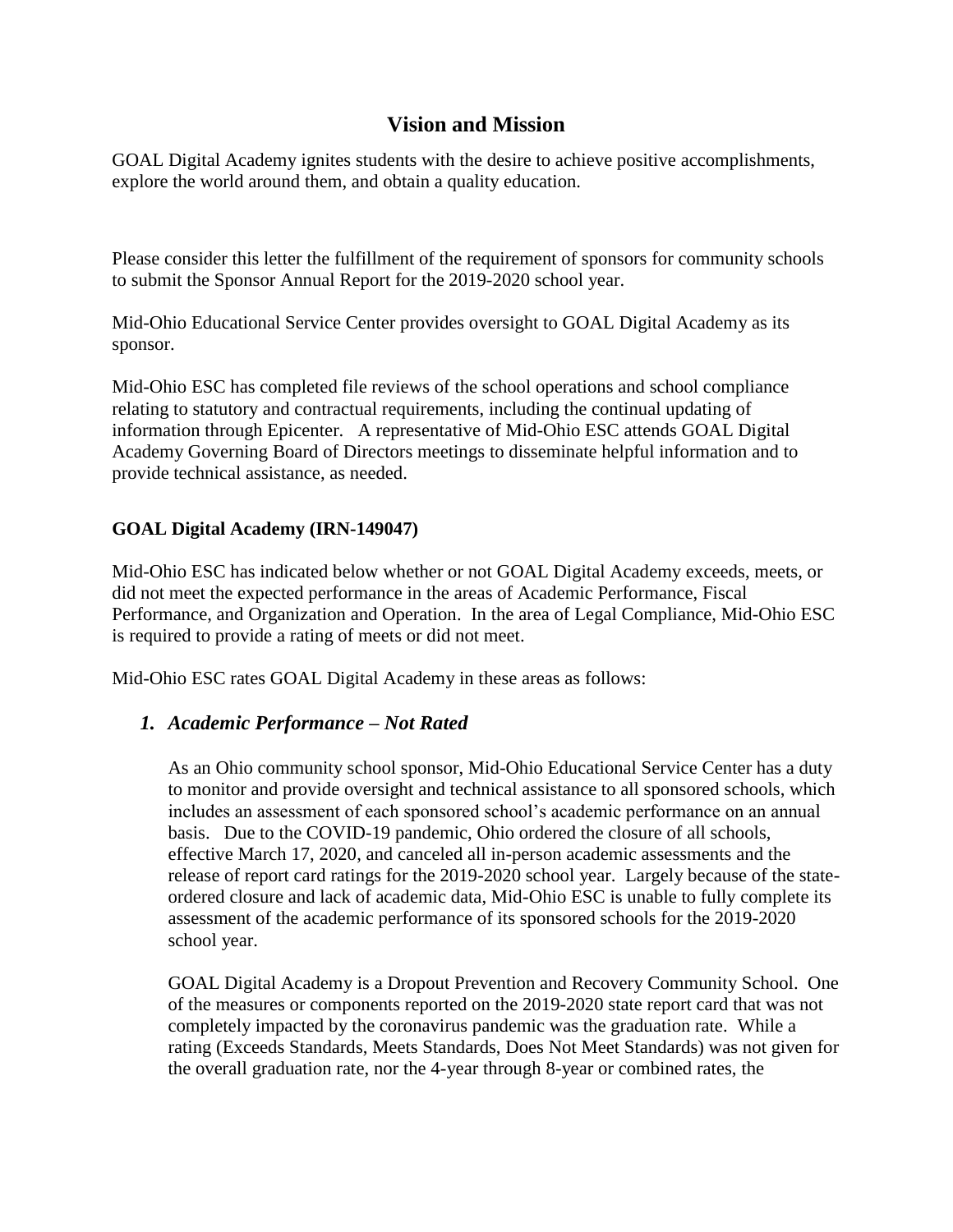**Graduation Rate** component did look at the percent of students who are successfully finishing high school with a diploma in four, five, six, seven, or eight years.

When comparing GOAL Digital Academy to all other Dropout Prevention and Recovery Programs in Ohio, GOAL Digital Academy's combined graduation rate (weighted average of 4- through 8-year graduation rates) of 44.6% is better than the combined graduation rate of all Dropout Prevention and Recovery Programs, which is 33.5%. GOAL Digital Academy's 2019-2020 combined graduation rate of 44.6% is an increase from the previous year's combined graduation rate of 42.0%.

| <b>GOAL Digital Academy's Graduation Rates</b> | <b>All DOPR Program Graduation Rates</b> |
|------------------------------------------------|------------------------------------------|
| $4-Year - 40.8\%$                              | 29.8%                                    |
| $5 - Year - 48.1\%$                            | 35.2%                                    |
| 6-Year $-44.3\%$                               | 34.7%                                    |
| $7 - Year - 45.7\%$                            | 33.3%                                    |
| $8 - Year - 45.3\%$                            | 34.6%                                    |
|                                                |                                          |

#### *2. Fiscal Performance – Meets*

The fiscal office of the Mid-Ohio ESC prides itself on being a critical component of the organization in support of the ESC's mission: "to lead education through collaboration, customization and creativity." High standards of performance are set on all services provided by Mid-Ohio ESC.

Fiscal performance is measured by solid work practices, accurate and timely financial reporting, sound internal controls and accountability. As a sponsor of GOAL Digital Academy, Mid-Ohio ESC expects this same level of excellence in financial reporting and compliance from the school.

For the 2019-2020 school year, GOAL Digital Academy met the expected performance level for fiscal performance as follows:

**GOAL Digital Academy's Governing Board approved financial reports** – The GOAL Digital Academy's Governing Board of Directors approve all monthly financial reports.

> a. At each official meeting of the Board, the GOAL Digital Academy's treasurer provides current financial statements (budget vs. actual), a detailed check payment report and an updated 5-year forecast (when appropriate) for approval. All financial reports presented for the 2019- 2020 year were unanimously approved.

#### **Financial Performance for the 2019-2020 school year**

- b. Revenue
	- o Anticipated: \$5,173,000
	- o Actual: \$5,286,743
		- Variance: 2%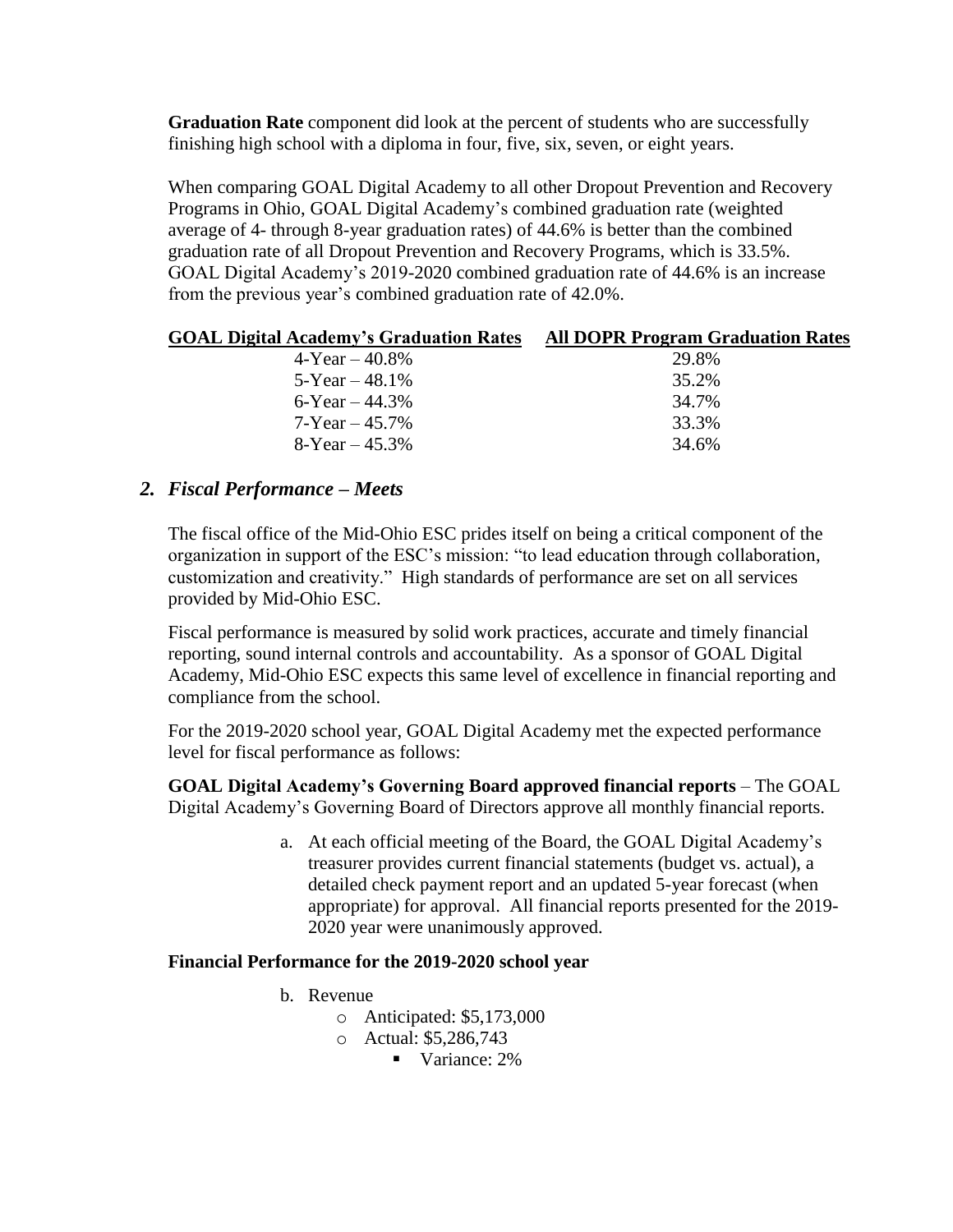- c. Expenditures
	- o Anticipated: \$5,339,747
	- o Actual: \$5,359,707
		- Variance:  $<$ 1%
- d. Liquidity/Ending Cash Balance:
	- o June 30,  $2020 = $579,856$
	- o Equivalent to 39 days of operation, falling below the state's standard of acceptable reserve of 60 to 90 days.

**Auditor of State audits** – GOAL Digital Academy has a history of receiving excellent audit reports, which illustrates strong evidence of sound internal controls and accountability. An unqualified opinion was issued for 2018-2019, including no citations or findings for recovery.

**Financial Oversight and Review** – A critical component of GOAL Digital Academy's financial stability and success can be attributed to its strong leadership. The school's superintendent and treasurer have many years of experience overseeing the school and its finances. Their knowledge and understanding of community school law and finance is thorough and current. GOAL Digital Academy experienced tremendous student growth in 2017-2018, from 446 FTE in the previous year to 633 FTE (+42%), and in 2018-2019, increased enrollment from the previous year by 40 students. Operating revenues and expenditures were both very close to expectations, resulting in a net gain in general fund cash for 2019-2020 of \$148,397.

#### *3. Organization and Operation – Exceeds*

GOAL Digital Academy is a Dropout Prevention and Recovery Community School. As such, GOAL Digital Academy works with local and regional districts to enroll students who are behind normal matriculation and academic progress and who are considering leaving their home school district. GOAL Digital Academy's priority is to support each student with an educational plan designed to allow them to progress toward their educational goals and potential re-enrollment in their home school district. Thus, there is significant movement of students who enroll and leave the program to return to their home school district or to other educational settings.

GOAL Digital Academy in partnership with the sponsor follows the community school contract and exceeds compliance in all areas. GOAL Digital Academy Governing Board members have attended the Auditor of State training on Sunshine Laws, have completed paperwork for disclosure of conflicts of interest, and all have been fingerprinted. The Code of Regulations is followed in detail by the Governing Board of Directors for GOAL Digital Academy.